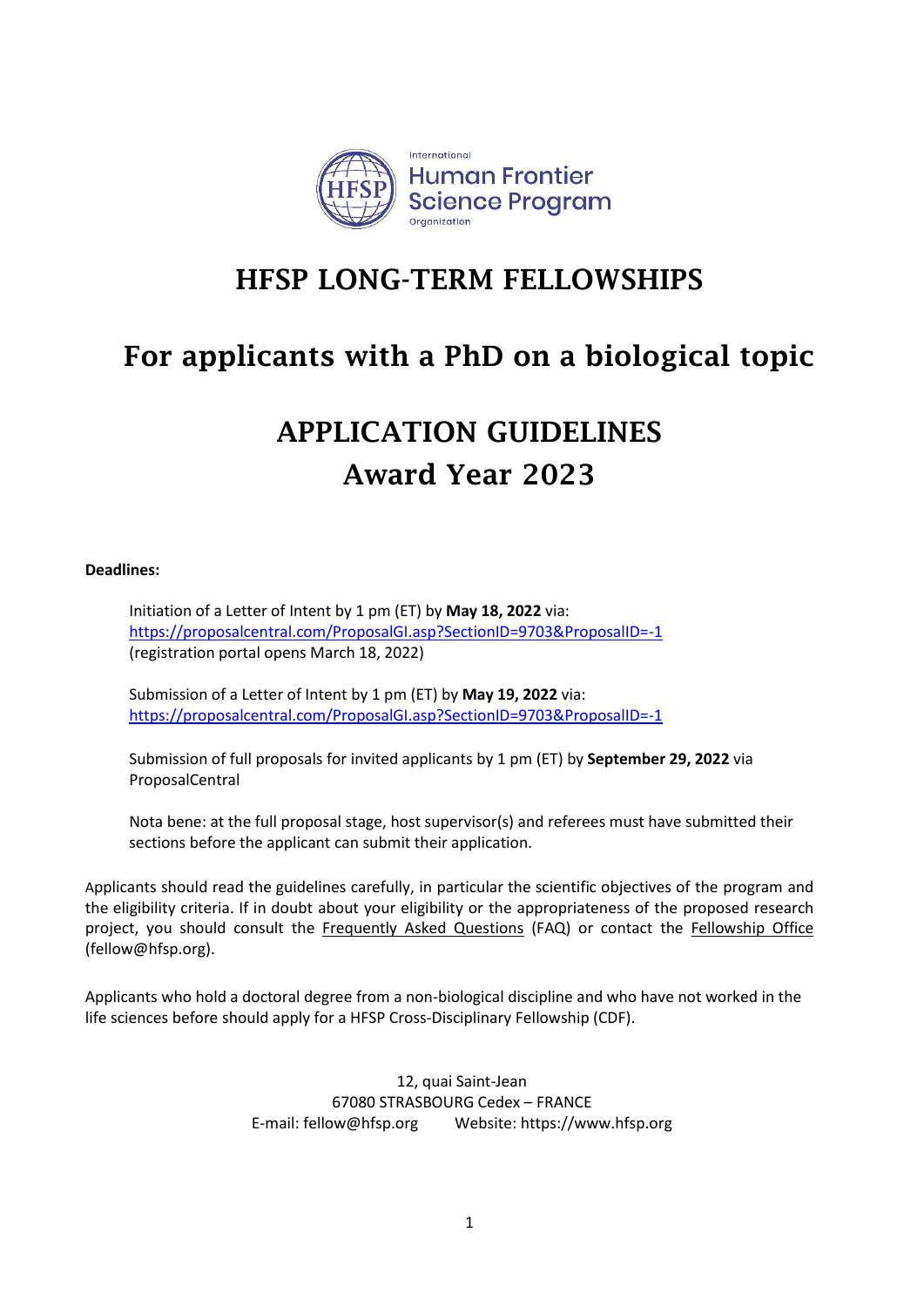## Contents

| APPLICATION RULES, INCLUDING ELIGIBILITY REQUIREMENTS 5       |  |
|---------------------------------------------------------------|--|
|                                                               |  |
|                                                               |  |
|                                                               |  |
|                                                               |  |
|                                                               |  |
|                                                               |  |
|                                                               |  |
|                                                               |  |
|                                                               |  |
|                                                               |  |
|                                                               |  |
|                                                               |  |
|                                                               |  |
|                                                               |  |
|                                                               |  |
|                                                               |  |
|                                                               |  |
|                                                               |  |
| SUMMARY OF HFSP CONDITIONS OF AWARD AND FINANCIAL SUPPORT  10 |  |
|                                                               |  |
|                                                               |  |
|                                                               |  |
|                                                               |  |
|                                                               |  |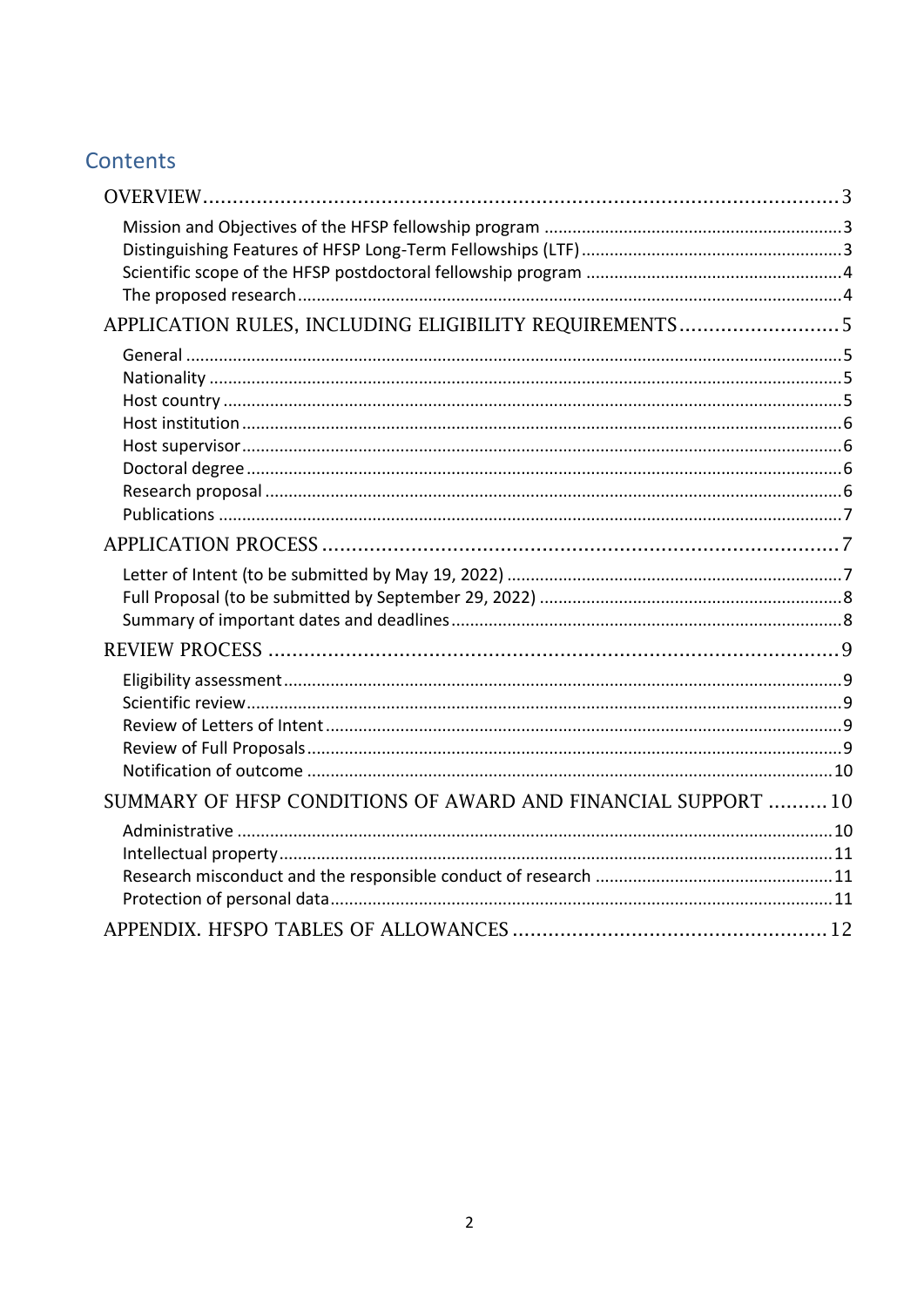## <span id="page-2-0"></span>**OVERVIEW**

## <span id="page-2-1"></span>**Mission and Objectives of the HFSP fellowship program**

The Human Frontier Science Program (HFSP) strives to strengthen open scientific inquiry by initiating international collaborative, interdisciplinary and cutting-edge basic research in the life sciences.

Young scientists, driven by adventurous new ideas that may give our view on the world new perspectives, are selected by an expert committee on the basis of the excellence of their research proposal, so that they can test their hypotheses and experiment with new methods and approaches. HFSP is committed to supporting original, frontier-type research to advance current knowledge and opens new pathways for innovation.

HFSP encourages talented young scientists to think broadly; to stretch their work beyond the scope of expertise gained through their PhD and to encounter a new research environment by moving to a new country and working in a different discipline or research area. HFSP enables this transition for carefully chosen highly talented postdocs with the most original and inspiring new research projects by allowing them to move to the best research institutions and laboratories in the world.

The expectations on our postdoctoral fellows are high: incorporate novel investigative approaches at the frontiers of the life sciences and disrupt existing paradigms and established ways of thinking.

HFSP Fellowship Awardees stand out through their utmost dedication, engagement and commitment to innovative science.

The HFSP postdoctoral fellowship program provides a unique opportunity for the most talented young researchers to embark on a new journey that will shape their career trajectory and allows them to pursue their dream of being recognized for research excellence.

HFSP offers two types of postdoctoral fellowships, for 3 years:

- **Long-Term Fellowships** (these Application Guidelines), and
- **Cross-Disciplinary Fellowships** (there are separate Application Guidelines for these [here\)](https://www.hfsp.org/funding/hfsp-funding/postdoctoral-fellowships).

<span id="page-2-2"></span>**Long-Term Fellowships** are for applicants with a PhD on a biological topic who want to embark on a novel and frontier project focussing on the life sciences. **Cross-Disciplinary Fellowships** are for applicants who hold a doctoral degree from a non-biological discipline (e.g. physics, chemistry, mathematics, engineering or computer sciences) and who have not worked in the life sciences before. The **Cross-Disciplinary Fellowship** Application Guidelines can be found [here.](https://www.hfsp.org/funding/hfsp-funding/postdoctoral-fellowships)

## **Unique Features of HFSP Long-Term Fellowships (LTF)**

HFSP Long-Term Fellowships are for applicants to embark on a challenging research project that will broaden their expertise by proposing a project which is significantly different from their previous PhD or postdoctoral work.

HFSP Long-Term fellowships offer

- a two-step application procedure with a fast review result for the initial Letter of Intent stage in less than four months.
- funding for exploratory research at the frontiers of the life sciences without the need to present preliminary data.
- opportunities for establishing and expanding your professional network by connecting with experts from neighbouring disciplines to enable important discoveries in biology.
- exciting professional experiences by moving to a new country and working in a different research environment.
- free choice of the host institution that corresponds to your research interests and project requirements.
- advanced opportunities for career planning by using the final year of the HFSP support in a flexible manner to plan your next career step either by moving back to your home country or by moving to another country.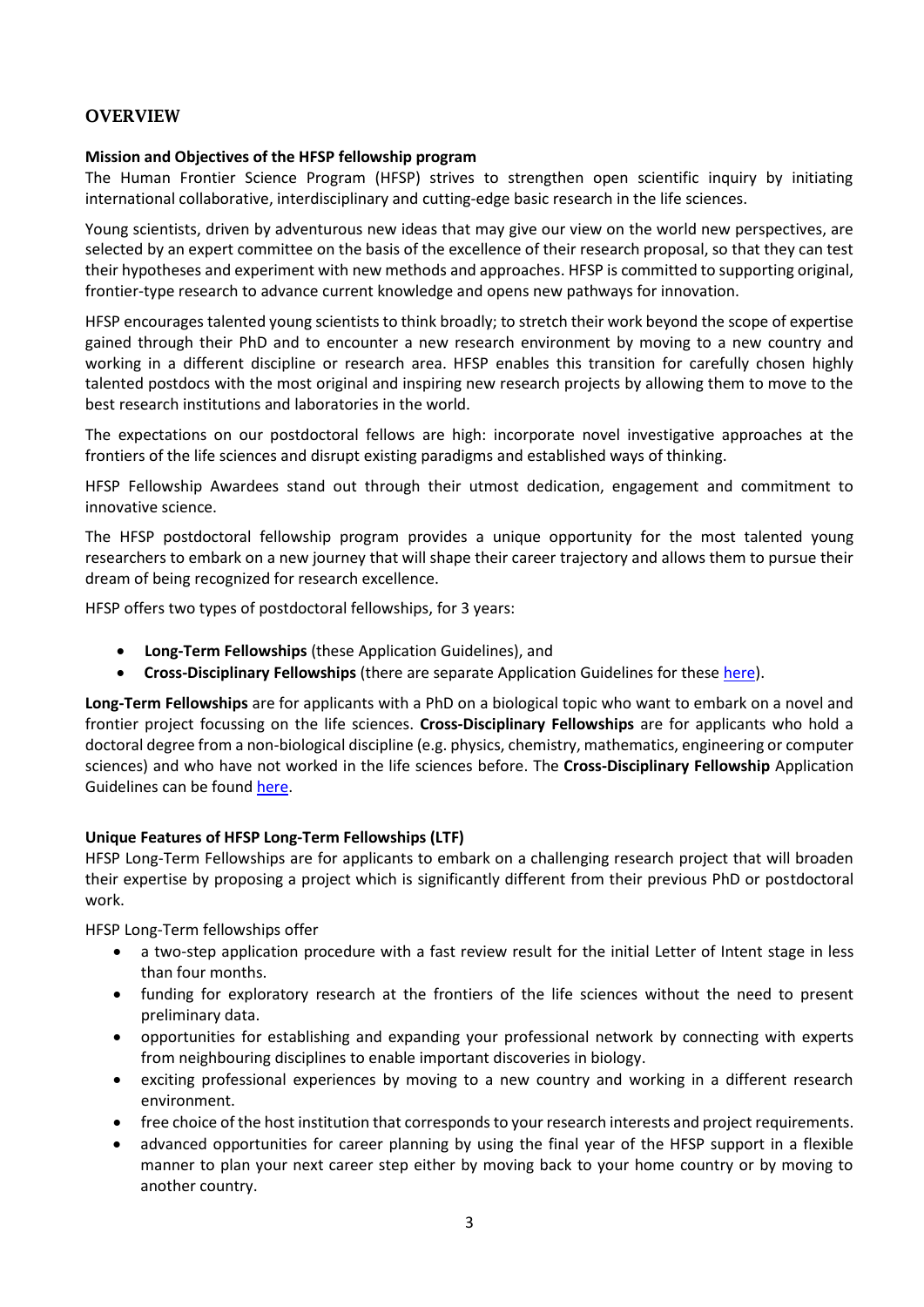## <span id="page-3-0"></span>**Scientific scope of the HFSP postdoctoral fellowship program**

HFSP attaches highest importance to novelty, scientific merit, internationality, and interdisciplinarity. The postdoctoral fellowship program supports potentially transformative, cutting edge research to investigate important problems at the frontiers of the life sciences. Projects should challenge existing paradigms by using novel approaches and techniques. Fellowship proposals for high-risk/high-reward projects are encouraged and preliminary results are not required.

HFSP postdoctoral fellowships aim to expose awardees to new theories and methods which complement or build on their previous experience and expertise.

Research projects may range from biological functions at the molecular and cellular level up to the level of biological systems, including cognitive functions. All levels of analysis are supported: for example, studies on genes and individual molecules, intracellular networks, intercellular associations in tissues and organs, and networks underlying the complex functions of entire organisms, populations, or ecosystems.

## <span id="page-3-1"></span>**The proposed research**

**HFSP funds only basic research.** The International Human Frontier Science Program Organization (HFSPO)'s mission is to *"fund basic research focused on the elucidation of the sophisticated and complex mechanisms of living organisms for the benefit of all humankind, through international cooperation"*.

The quality of the proposed research is judged against specific criteria and applicants should study these assessment criteria that can be found [here,](https://www.hfsp.org/sites/default/files/Sciences/fellows/2023%20HFSP%20Fellowships%20Information%20on%20review%20process%20and%20assessment%20criteria.pdf) as they develop their applications.

Successful Long-Term Fellowship proposals

- incorporate novel investigative approaches at the frontiers of the life sciences with the potential to disrupt existing paradigms and current ways of thinking. The results of the research are expected to have an impact beyond the immediate field.
- demonstrate the change of field of the applicant and demonstrate the ability to formulate a research project with a frontier-extending, risky nature and describe how the applicant's unique training and special skill set will allow them to address biological problems in a novel and distinct way. The applicant may consult with the host supervisor in the development and writing of the proposal, but the project should be primarily the idea of the applicant.
- provide a prospect for novel directions in the host laboratory.
- clearly show how the proposed project is different from the applicant's research to date (PhD or previous postdoctoral positions) and how it will help the applicant to learn new research approaches and methodologies.

## HFSP does not fund

- 1. Projects of a purely applied nature. For example:
	- projects of a primarily clinical and pharmaceutical nature; those projects are only considered if they allow new insights into fundamental biological mechanisms of a disease.
	- projects aimed at developing methods of diagnosis or treatment, including the search for potential drug targets or advanced trials of drugs under development.
	- applied research in engineering, biotechnology, or nanotechnology, that does not address a fundamental biological problem.
	- projects directly concerned with agricultural problems such as crop yield or breeding and environmental problems such as pollution, or forestry.
- 2. Research aimed at developing novel methods or the study of analogs or models of biological activity unless these methods allow new biological questions to be answered in the context of the aim of the HFSP to fund fundamental research.
- 3. Observational projects or systematic screening approaches.
- 4. Large-scale data collection studies or large-scale studies on populations or ecosystems. However, studies of the mechanisms of species-species interactions or their co-evolution are eligible.
- 5. Research in for-profit environments (but collaborations are allowed).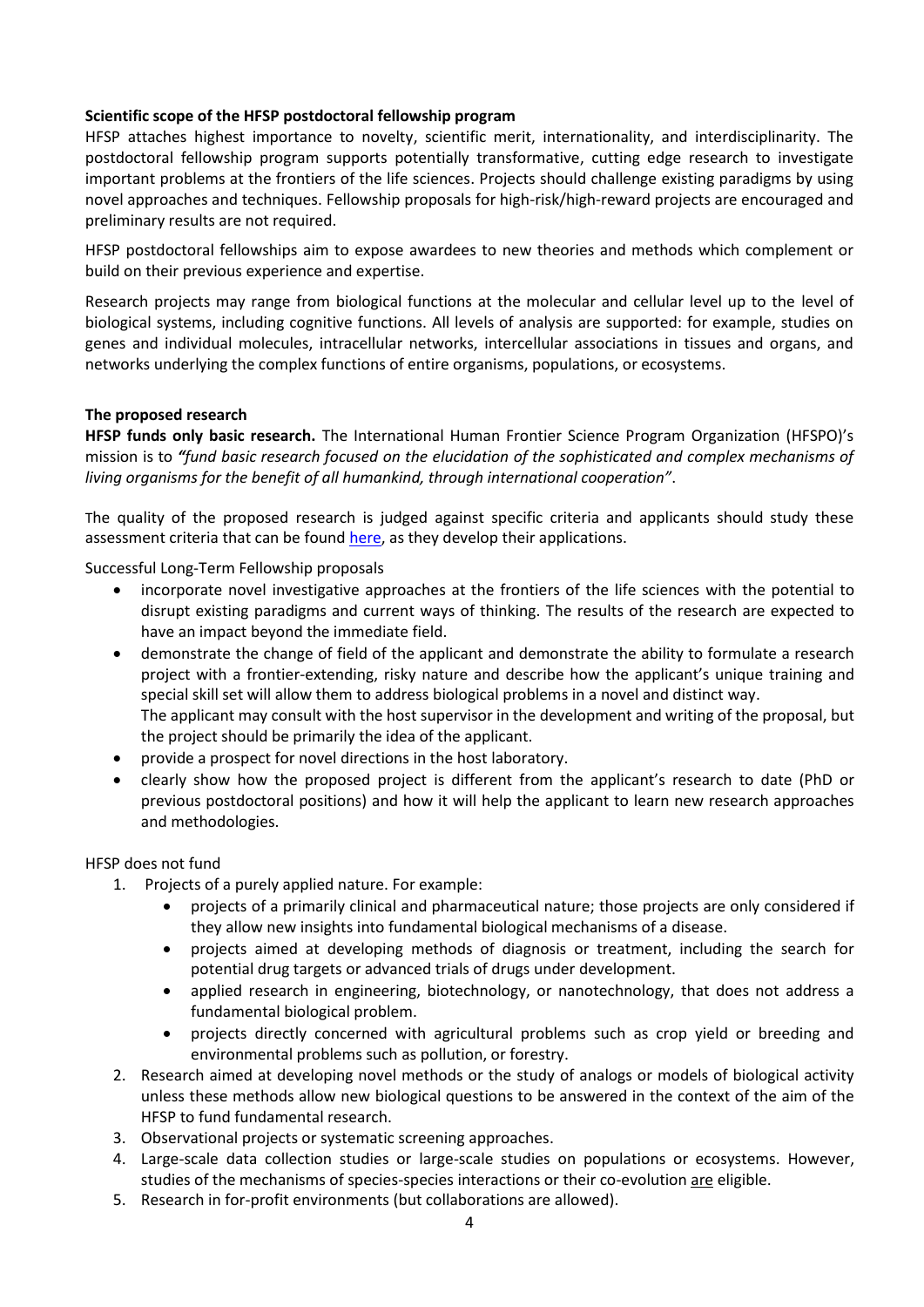Proposals representing standard or incremental approaches, obvious next steps in the field or for the host laboratory (routine projects) or proposals that do not represent a significant change in research direction from previous work of the applicant (i.e. PhD thesis or previous postdoctoral work) are less likely to receive funding.

## <span id="page-4-0"></span>APPLICATION RULES, INCLUDING ELIGIBILITY REQUIREMENTS

## <span id="page-4-1"></span>**General**

There is one competition per year for HFSP postdoctoral fellowships.

Only one HFSP postdoctoral fellowship Letter of Intent application is allowed in each competition year. However, unsuccessful candidates can apply in subsequent years, provided they still meet all eligibility criteria.

An HFSP postdoctoral fellowship may only be held once.

All applicants must propose a change in country and in research topic.

## <span id="page-4-2"></span>**Nationality**

Applicants may be from any country and of any nationality.

A candidate who is a national of one of the HFSPO member countries can apply to work in a research institution in any country. HFSPO member countries are Australia, Austria, Belgium, Bulgaria, Canada, Croatia, Cyprus (EU part only), Czech Republic, Denmark, Estonia, Finland, France, Germany, Greece, Hungary, India, Republic of Ireland, Israel, Italy, Japan, Republic of Korea, Latvia, Lithuania, Luxembourg, Malta, The Netherlands, New Zealand, Poland, Portugal, Romania, Singapore, Slovakia, Slovenia, Spain, Sweden, Switzerland, the United Kingdom and the United States of America.

A candidate who is not a national of one of the HFSPO members *(see list above)* can apply to work only in a research institution in one of the member countries.

Candidates cannot apply for a fellowship to work in the country of which they are a national, even if their preor post-doctoral studies were completed abroad and/or the PhD was obtained in another country.

Candidates with dual nationalities may apply to work in a research institution in one of the countries for which they have a dual nationality provided they have never lived or studied in this country or they have left this country during their early childhood (normally before formal schooling). In such cases applicants need to contact the Fellowship Office and claim an exemption.

## <span id="page-4-3"></span>**Host country**

Candidates must propose to work in a country<sup>1</sup> different to the one in which they did their PhD research or previous post-doctoral research. That is, they cannot propose to take up the HFSP postdoctoral fellowship in the country where they obtained their PhD, even if they are not a national of that country. They can also not apply to move from one laboratory to another in the same country.

Candidates must not have worked (consecutively or not) in their proposed host country for more than 12 months at the activation date of the fellowship.

The combined duration of all research-related stays in the host country (e.g. research positions, collaborations, internships, Master/PhD work, time spent either as a visiting scientist or as a technician, etc.) is taken into account.

 $^1$  For those institutions that are not classified as national, i.e. international or extraterritorial institutions such as EMBL, ICPT or ICGEB, the country in which the laboratory is located will be considered the host country.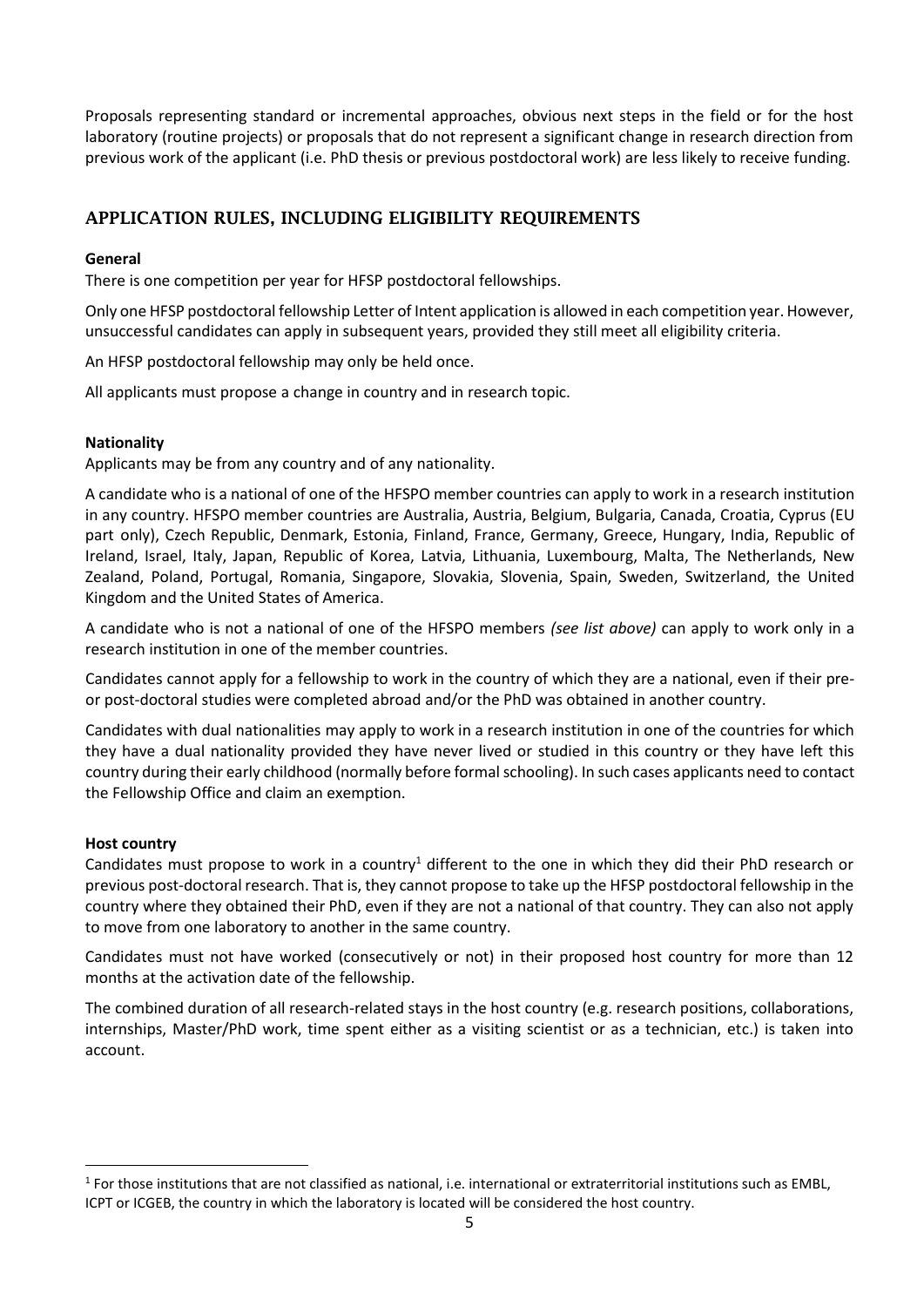## <span id="page-5-0"></span>**Host institution**

Fellows must begin their fellowship by activating it between April 1, 2023 and January 1, 2024. Candidates may have spent up to 12 months in their proposed host institution at the activation date of the fellowship. Also note that the total time spent in the host country (including previous research-related stays) may not exceed 12 months by the time the fellowship is activated (see above).

For-profit research environments are not eligible host institutions.

## <span id="page-5-1"></span>**Host supervisor**

Applicants cannot propose to work with:

- former scientific collaborators
- former research supervisors
- any other scientist with whom they have worked or published.

Applications will be ineligible if,

The candidate has spent more than 12 months (consecutively or not) with the proposed host supervisor by the time the fellowship is activated. This is regardless of any institution changes by the host supervisor.

Applicants should note that host supervisors can endorse only one fellowship application (LTF or CDF) per competition. The proposed host supervisor may, however, concurrently mentor HFSP fellows from previous award years, and/or be part of an HFSP Research Grant team (Program or Early Career Grant, previously known as Young Investigator Grant).

## <span id="page-5-2"></span>**Doctoral degree**

A doctoral degree (usually a PhD) must be conferred by the start of the fellowship and by December 31, 2023 at the latest, but is not required at the time of application.

If already conferred, the doctoral degree must have been conferred within 3 years prior to the submission deadline of the full proposal, i.e. between September 29, 2019 and September 29, 2022.

The "conferral date"of the official doctorate documentation will be taken as the date of conferral.

Exceptions are possible in some circumstances for post-PhD career interruptions such as illness, parental leave, providing full time care for an immediate family member, military or civil service. Unemployment and work outside science are not considered eligible interruption periods. Eligible interruption periods will not be counted; the remaining duration between the PhD conferral and the submission of an application in September 2022 must be less than 3 years.

## <span id="page-5-3"></span>**Research proposal**

Applicants must propose a research topic different to that of their PhD and previous postdoctoral work.

The proposal must align with the mission and objectives of HFSP and the scientific scope of the HFSP Fellowship program (see above).

The proposal must be for a basic research project. Your application will be removed from consideration if, in the opinion of HFSP, it is not for basic research (see above for a list of research that HFSP does not fund).

• The **Letter of Intent** should succinctly summarize the scientific content of the planned project.

The Proposed Research Plan (section 6 in Proposal Central) should briefly outline

- the background of the proposed research project
- the aims of the proposed research project
- the central hypotheses
- the experimental system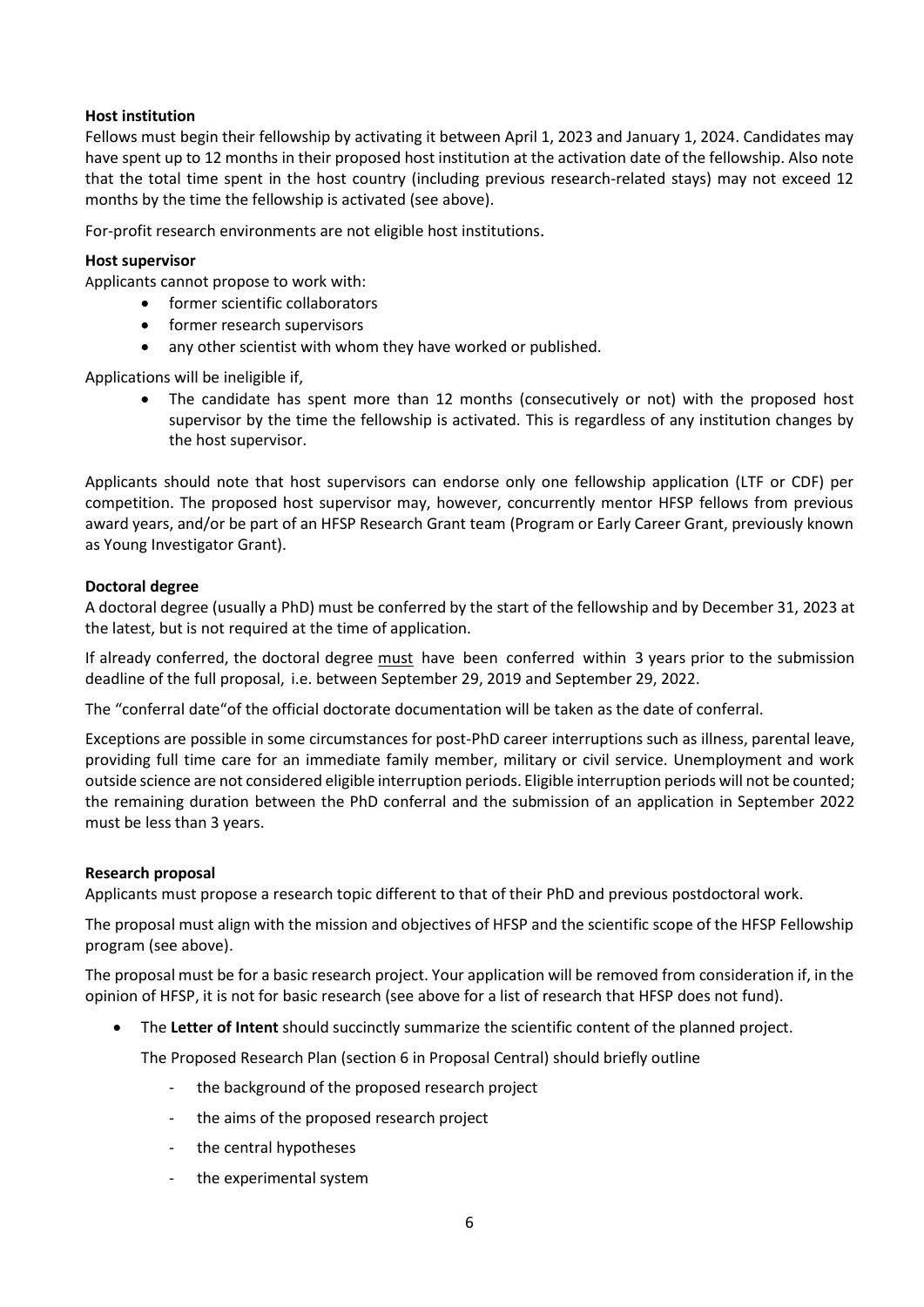- conclusions

Please structure the text in section 6 according to the above listed type of information

The Proposed Research Plan is limited to 3.000 characters (including spaces).

• The **Full Proposal** should introduce the problem in more detail. It should also describe the innovative and novel components of the project, the expected impact on the field and the expected outcomes of the research. Applicants are asked to provide details on the experimental design and study system so that the reviewers can assess its originality, feasibility and how it will diversify and contribute to their training in research. Applicants should also describe how the proposed project differs from their previous work, which novel techniques and methods they will learn and explain their reasons for choosing the proposed host laboratory.

## <span id="page-6-0"></span>**Publications**

Applicants must have at least one lead author publication by the submission deadline of the Letter of Intent which can be a manuscript (i) published in a recognized OA preprint repository, or, (ii) accepted for publication, (iii) in press or (iv) already published by a peer reviewed journal.

Submission of a fellowship proposal at the full proposal stage however is only possible with a published research article according to points (ii) to (iv) above. HFSP only accepts full-length original research publications in English that were peer reviewed and for which the applicant must either be the single author, first author or joint first author. In a joint first author paper the applicant does not need to be listed in the first position, but the equal contribution of the authors must be clearly stated in all cases.

If the standard publication practice in your laboratory or your research field makes first authorship impossible (e.g. alphabetical listing of authors), these circumstances must be explained in the "Additional Comments" section of the application. HFSPO also recognizes that publication practices differ across scientific fields (e.g. in physical sciences) and those cases should also be explained in the "Additional Comments" section. Review articles and patents are not taken into account.

Listings of preprint repositories are available through the online resources of ASAPbio [\(https://asapbio.org/\)](https://asapbio.org/) or the Open Access Directory [\(http://oad.simmons.edu/oadwiki/Main\\_Page\)](http://oad.simmons.edu/oadwiki/Main_Page)

*If you have queries about any of these eligibility criteria, please contact the Fellowship Office at [fellow@hfsp.org.](mailto:fellow@hfsp.org)*

## <span id="page-6-1"></span>APPLICATION PROCESS

**Note**: Please keep your intended host supervisor and institution aware of your application and check the institution's policies for postdoctoral fellows and visa requirements for the proposed host country.

The application process involves two steps: an initial Letter of Intent statement which will be peer reviewed and the results communicated as quickly as possible. The top applicants (approximately 15-20%) will be invited to submit a full proposal to be again peer reviewed.

## <span id="page-6-2"></span>**Letter of Intent (to be submitted by May 19, 2022)**

Applicants submit a 'Letter of Intent' (LOI) which must contain the following information:

- title of proposal
- keywords of proposed research plan
- Proposed Research Plan: summary of the scientific content of the proposed project, including a short description of the background, aims, hypotheses, experimental approach, and conclusions (see above: Research Proposal/LOI)
- personal information
- CV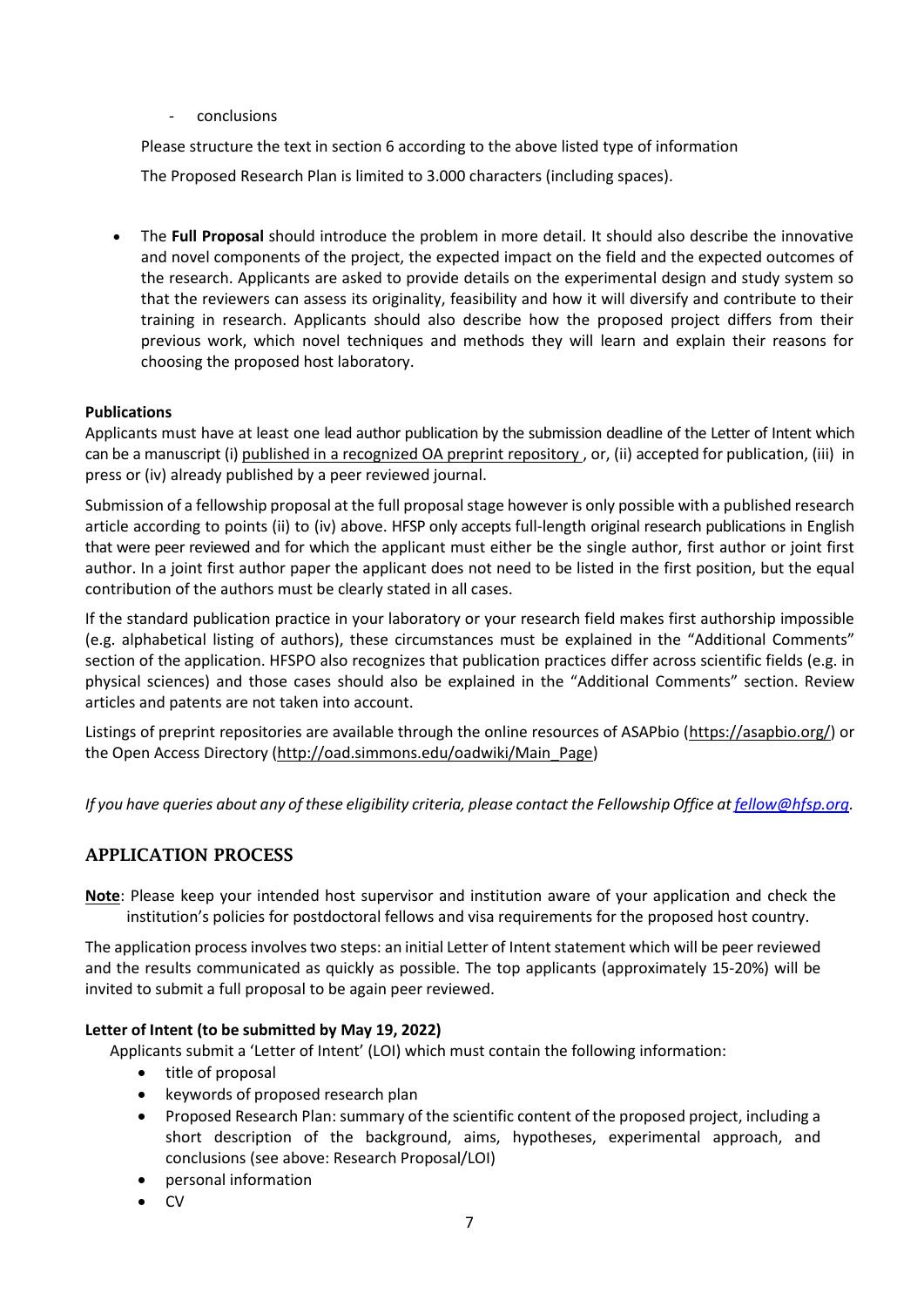- field and title of PhD
- information on the proposed host supervisor and host institution
- disclosure on previous collaborations and publications with the host supervisor (if any)
- confirmation that the host supervisor is aware of and supports the application
- publication list

No other documents are required. Neither the host supervisor nor the host institution need to sign or access the LOI or provide any further information at this stage.

The online application platform for submitting your fellowship proposal is available at

<https://proposalcentral.com/ProposalGI.asp?SectionID=9703&ProposalID=-1> and it will be open from March 18, 2022 onwards.

The Letters of Intent will be assessed for eligibility and undergo review (see the following section).

After the review of the Letters of Intent, all applicants will be contacted by HFSP and will be informed if they are invited to submit a full proposal or not.

## <span id="page-7-0"></span>**Full Proposal (to be submitted by September 29, 2022)**

Note that you will be contacted by HFSP if you are invited to progress to this second stage.

Full proposals must contain the following information:

- a summary of previous work (the same as the short summary of the LOI)
- a summary of the proposed research project (the same as the short summary of the LOI)
- a detailed research plan of the proposed project
- information on why and how the proposed project is a significant change from previous work
- information on why and how the proposed project is of a frontier nature
- information on why the chosen host lab is a good fit
- information on how the applicant will benefit from being in the host lab (e.g. unique infrastructure, mentoring, exposure to new techniques etc.)
- an updated publication list
- recommendation letters from two referees
- a recommendation letter from the host supervisor, explaining how the proposed research plan is a new direction for the host lab and a significant change from the applicant's prior work (either during PhD or postdoctoral training); the host supervisor should also explain how and why their lab is particularly suited to supporting the aims and missions of HFSP to enable the most talented young researchers to embark on a frontier research project that will shape their career trajectory; the host supervisor should also outline a mentorship plan for the applicant.
- PDF files of lead-author publications

No other documents are required.

Note that HFSP will also seek agreement from the potential host institution that it is willing to accept the applicant under the HFSPO rules

## <span id="page-7-1"></span>**Summary of important dates and deadlines**

All applications (LOIs and Full Proposals) must be submitted via: <https://proposalcentral.com/ProposalGI.asp?SectionID=9703&ProposalID=-1>

- **March 18, 2022** the HFSP application portal will open for Letter of Intent applications.
- **May 18, 2022** at 1 pm (ET): Deadline for initiating LOI applications.
- **May 19, 2022** at 1 pm (ET): Deadline for submitting LOI applications.
- **September 29, 2022** at 1 pm (ET): Deadline for submitting invited Full Proposals.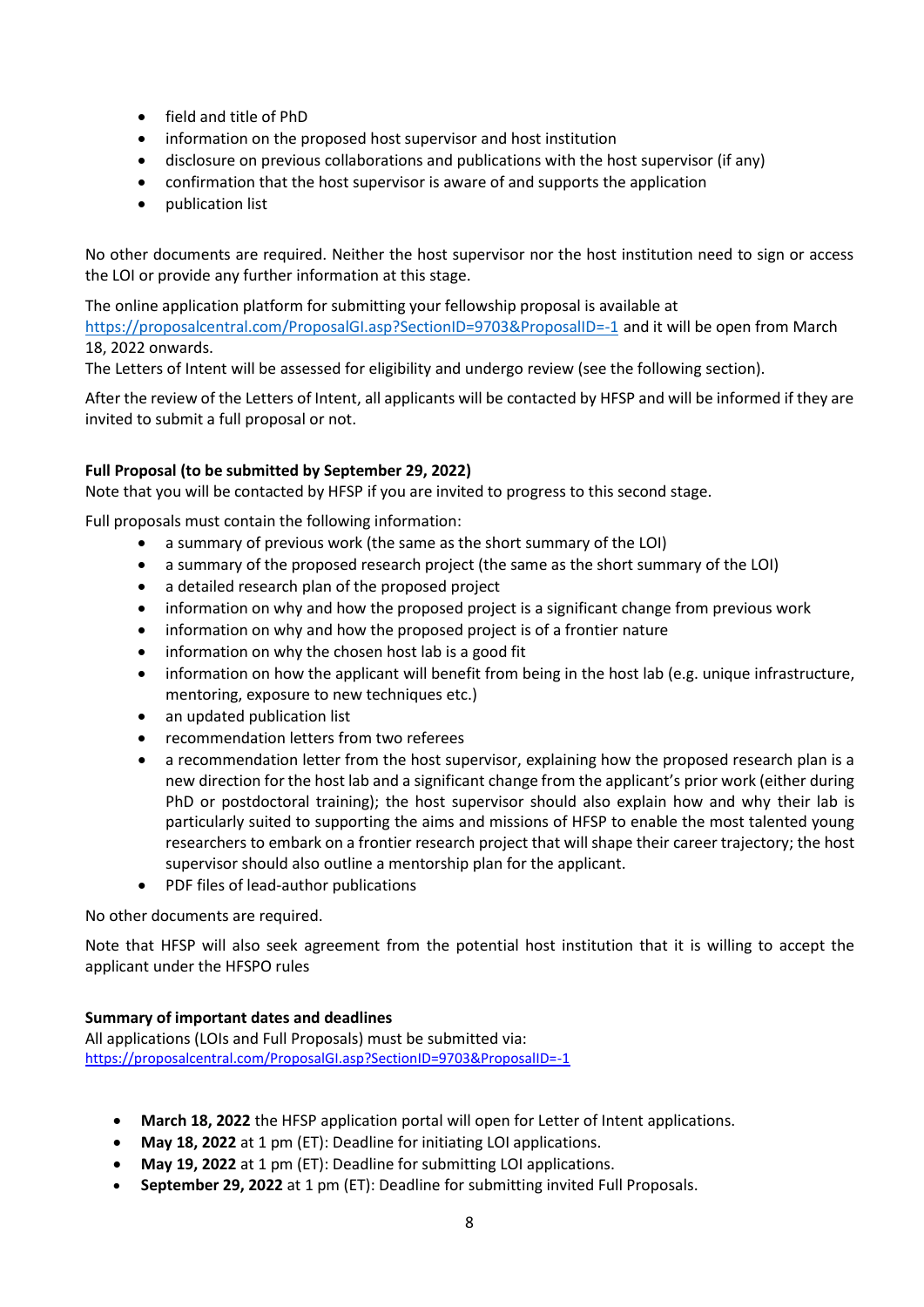## <span id="page-8-0"></span>REVIEW PROCESS

## <span id="page-8-1"></span>**Eligibility assessment**

All Letters of Intent are checked for compliance with formal eligibility criteria by HFSP in accord with the criteria above. In addition, LOIs are screened by the three scientific directors of HFSP and members of the Fellowship Review Committee for alignment with the objectives of HFSP and its Fellowship schemes (e.g. basic, interdisciplinary research).

Ineligible LOIs or those with research proposals that do not align with the scientific scope of HFSP will not be sent for review and the applicant will be informed.

Eligible LOIs will then be peer-reviewed by the HFSP Fellowship Review Committee (see below).

Please contact the Fellowship Office prior to submitting your application with any questions regarding eligibility or on the alignment of the proposed research with the scientific scope of the HFSP Fellowship program [\(fellow@hfsp.org\)](mailto:fellow@hfsp.org). You may also consult the [FAQ section.](https://www.hfsp.org/funding/hfsp-funding/postdoctoral-fellowships)

## <span id="page-8-2"></span>**Scientific review**

## <span id="page-8-3"></span>**Review of Letters of Intent**

Eligible LOIs will initially be assessed by two Fellowship Review Committee members who will use a letter score from A to D to provide a component score for the proposal and the applicant. In cases in which the two reviewers score significantly different from each other, applications will be sent to a third reviewer.

Letter score aggregates will be used to establish a first ranking that will result in a first cut-off. HFSP then invites the top LOIs to submit a full proposal. Approximately the top 15-20% of eligible LOIs will be invited.

## <span id="page-8-4"></span>**Review of Full Proposals**

The Full Proposals will be confirmed for eligibility and forwarded to the Fellowship Review Committee for evaluation.

The applications will be sent to the same two (or three) Review Committee members who reviewed the Letter of Intent, plus to 2-3 external mail reviewers with suitable expertise. The Review Committee members will rate each of the proposals assigned to them again, now also taking into account the reviews from the mail reviewers.

For the Full Proposals, Review Committee members assign numerical scores from 1-10 based on the following criteria:

- Excellence of the proposed research plan: based on the scientific originality and novel character of the proposal; potential impact of the project beyond the immediate field; whether the proposal challenges existing paradigms and whether it is going to disrupt the current way of thinking; whether it addresses an important new problem or a barrier to progress in an established field; level of intellectual contribution of the applicant to the proposed research project; a clear departure from the previous research is necessary.
- Excellence of the applicant: based on the readiness of the applicant to embrace the risk of a frontierextending project and to step beyond the scope of expertise gained through previous work; potential of the applicant to succeed in their new field and project; matching of the background and experience of the applicant to the need of the proposal.
- Suitability of the host lab and environment: Is the chosen host lab a good fit for the proposed project and does it provide the best opportunities for the applicant to achieve their scientific goals? Does the letter of support show clear commitment and willingness of mentorship from the host supervisor?

The Fellowship Review Committee then meets in late January or early February, 2023. At the meeting, each full proposal will be discussed, and each of the original reviewers defends or revises their rating. The numerical scores of the original reviewers are used as a basis for suggesting a final numerical score for each proposal. Based on the discussions during the committee meeting, each review committee member provides a numerical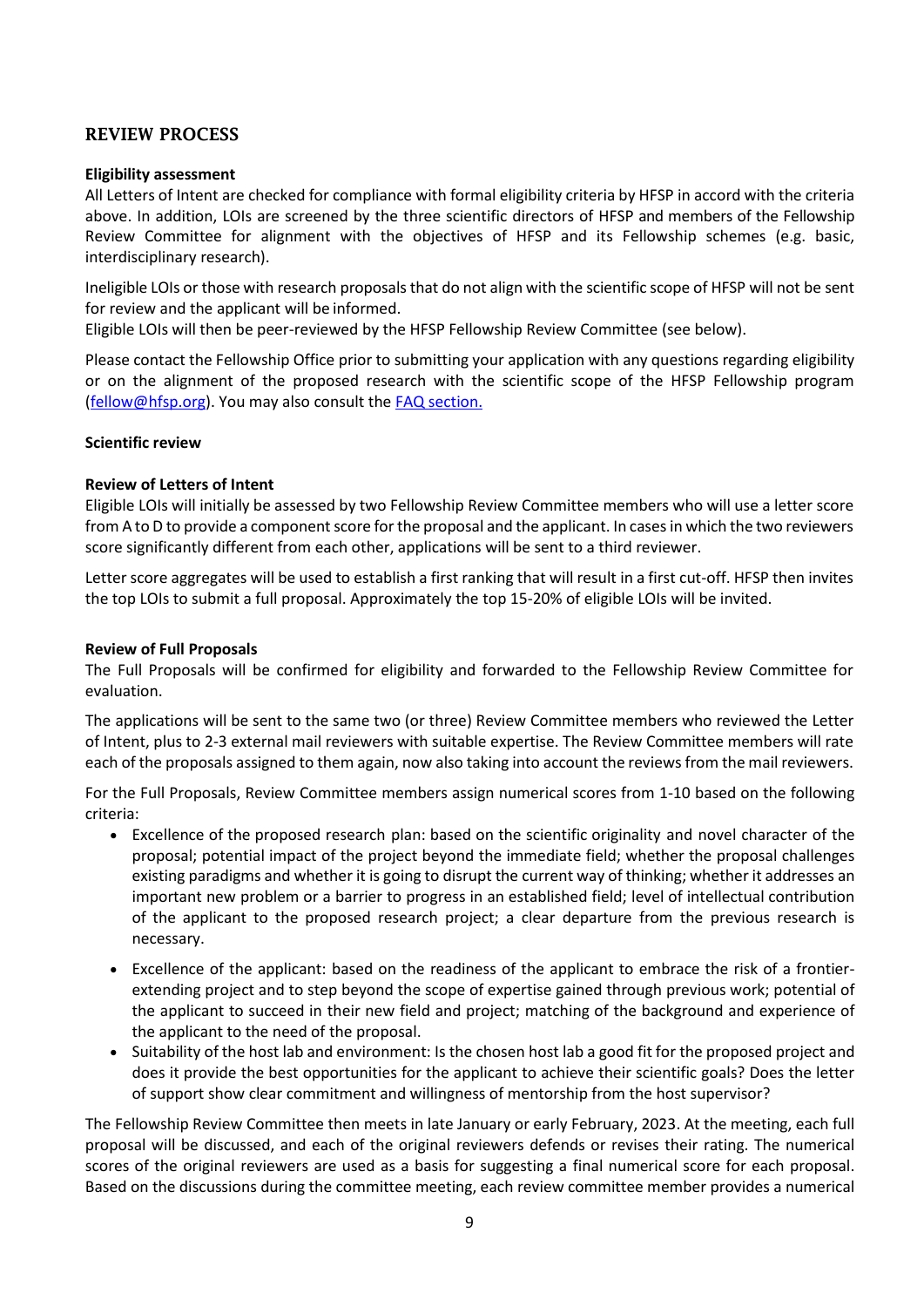score from which an average score for each proposal is calculated, to generate a ranked list of proposals recommended for funding.

For details on the review process and the assessment criteria and scoring guidelines please refer to the document called 'HFSP Postdoctoral Fellowships: Information on review process and assessment criteria', which can be found [here](https://www.hfsp.org/sites/default/files/Sciences/fellows/2023%20HFSP%20Fellowships%20Information%20on%20review%20process%20and%20assessment%20criteria.pdf).

#### <span id="page-9-0"></span>**Notification of outcome**

Applicants are notified of the outcome of their applications once internal HFSP formalities are complete (usually towards the end of March 2023).

The application and selection processes are confidential. Fellowship Review Committee members are also bound by confidentiality.

## <span id="page-9-1"></span>SUMMARY OF HFSP CONDITIONS OF AWARD AND FINANCIAL SUPPORT

If you are offered a postdoctoral fellowship by HFSP, you will be sent the detailed Conditions of Award, which you and your institution will be required to sign before the activation of the award.

The following is a summary only.

#### <span id="page-9-2"></span>**Administrative**

The HFSP Long-Term Fellowship is awarded for three years. It cannot be renewed.

HFSP administers all fellowship allowances through the host institution.

The fellowship award consists of a living allowance and a research and travel allowance.

The host institution agrees to pay the fellow the full living allowance. However, legally compulsory deductions may be made (e.g., for taxation, social security charges, health insurance or pension contributions), if required under legislation in the jurisdiction.

No other deductions are allowed. The host institution is not permitted to deduct any additional charges from the fellowship such as institutional overheads or bench fees from any of the fellowship allowances.

The living allowance takes into account the difference in cost of living between countries. Applicants may gain an understanding of the living allowances in the Appendix. The offer of a fellowship will specify the relevant amounts.

The research and travel allowance part of the fellowship award is intended as a small grant to the fellow to spend in accord with HFSP regulations.

HFSP fellows with children are entitled to receive a child allowance and this is set at 10% of the applicable Living Allowance of year 1.

HFSP fellows are eligible to apply for up to 3 months paid parental leave for children born/adopted during the award period.

A relocation allowance may be provided as a fixed amount to assist with moving costs.

Fellows must begin their fellowship between April 1, 2023 and January 1, 2024.

HFSP fellows cannot concurrently hold an HFSP Fellowship and another paid employment position (i.e., a position supported by a salary) or another paid fellowship from another organization. However, the HFSP Fellowship can be supplemented from other sources (e.g., from a host supervisor's grant or from institutional funds).

HFSP fellows may apply for and hold additional research grants themselves, provided those funds will not be used as a salary for the fellows and are to assist their conduct of the Fellowship research project as presented in the fellow's successful application.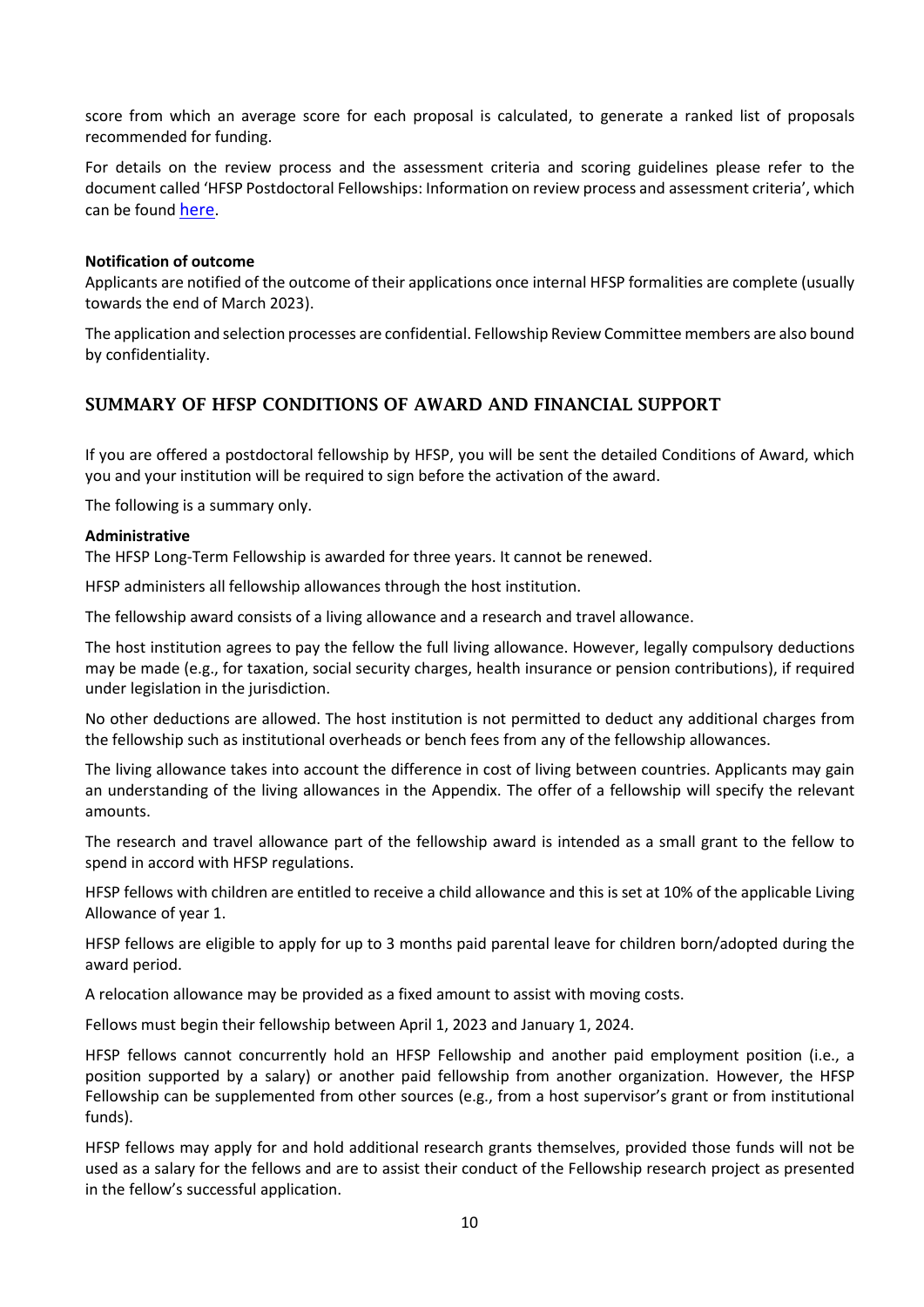HFSP fellows must devote themselves entirely to their research project in the host institution and may not engage in any other paid activity without prior agreement of HFSPO.

Fellows may interrupt ('defer') HFSP support for up to two years after having completed at least one year of work in the proposed host laboratory. During the deferral period, fellows may change host laboratory and/or host supervisor, but they need to continue working on the HFSP-funded project. Any change in host laboratory and/or host supervisor needs prior approval of the review committee members.

In the third year of the fellowship, fellows may choose to continue work in the host laboratory, to return to their or their spouse's/partner's home country, or to move to another HFSPO member country.

Generally, it is not possible to change the host supervisor and/or the host laboratory (exception: during a deferral) or the research project, except for the third year of the fellowship.

Please note:

- HFSP does not provide additional funds to cover health insurance costs, pension contributions or other benefits.
- Fellows should investigate their tax liabilities and such other costs as visa application.
- The host institution may deduct from the stated total allowances any and all legally compulsory fees that the university is required to deduct under a national law.
- HFSP's Open Access policy (https://www.hfsp.org/Open-Access-Statement).
- Publications arising from HFSP fellowship must acknowledge HFSP support.

#### <span id="page-10-0"></span>**Intellectual property**

HFSPO will not assert any claim to intellectual and industrial property rights.

## <span id="page-10-1"></span>**Research misconduct and the responsible conduct of research**

HFSPO expects high standards in the conduct of research by its awardees. The HFSPO Policy on Research Misconduct and the Responsible Conduct of Research can be found here (https://www.hfsp.org/funding/hfspopolicies/hfspo-policy-research-misconduct-and-responsible-conduct-research).

## <span id="page-10-2"></span>**Protection of personal data**

HFSPO is committed to safeguarding your personal information in accordance with the General Data Protection Regulation (EU) 2016/679 (GDPR) on data protection and privacy in the European Union (EU) and the European Economic Area (EEA) and transfers of personal data outside the EU and EEA areas. The [HFSPO Privacy Policy](http://www.hfsp.org/funding/hfspo-policies/hfspo-privacy-policy) explains how, and on what legal basis, we collect, store, and use personal information about you as an applicant for the HFSP Fellowship program or as any other person that interacts with our Organization.

This Policy also explains how we collect, store and use personal information in connection with you if you are a successful candidate.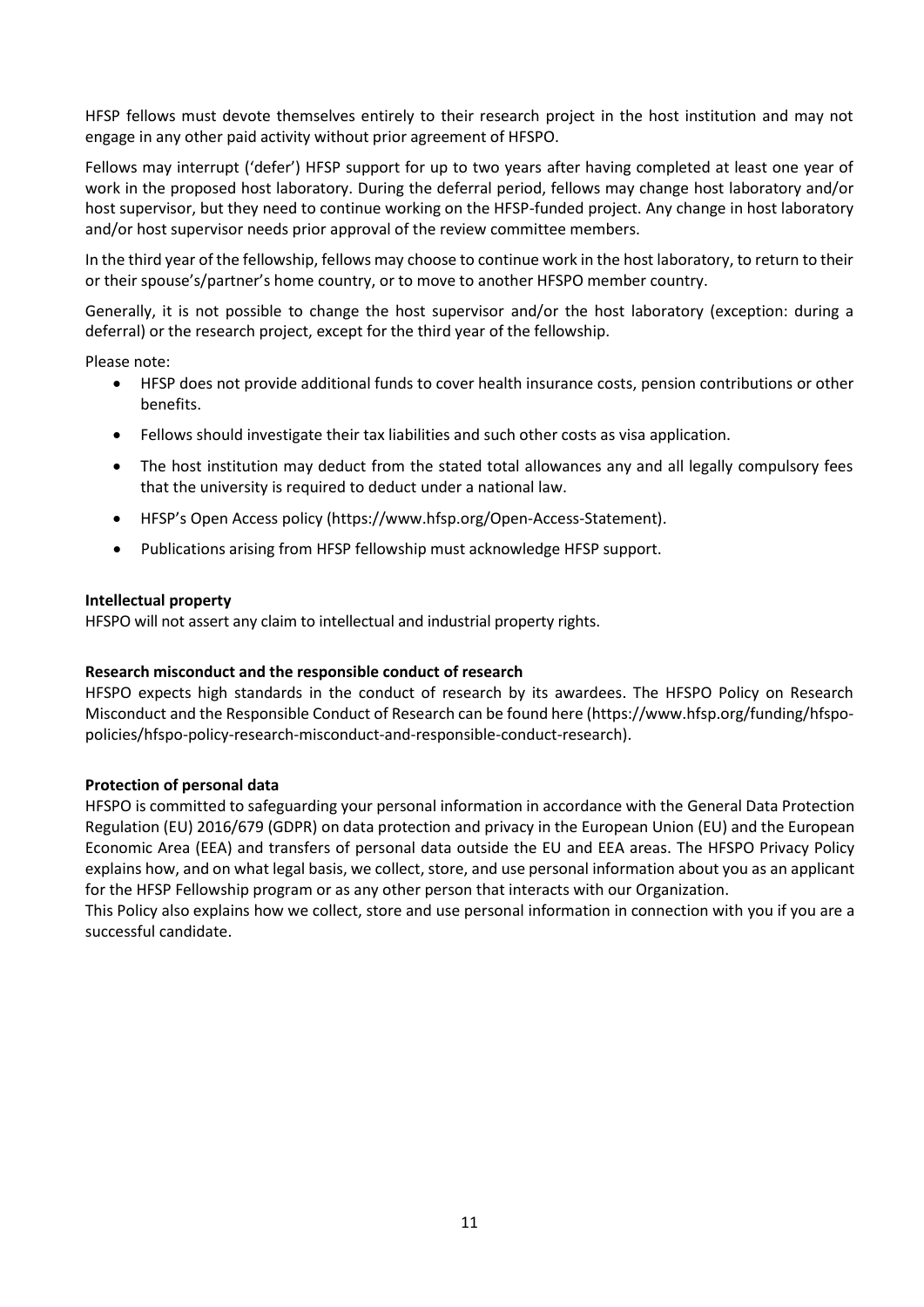## <span id="page-11-0"></span>APPENDIX. HFSPO TABLES OF ALLOWANCES

Note that these allowances are interim and may be subject to change through the sole discretion of the Board of Trustees before a final offer of a HFSP Postdoctoral Fellowship is made to successful applicants.

| Country               | <b>Currency</b> | <b>Gross yearly</b><br>living<br>allowance<br>Year 1 | <b>Gross yearly</b><br>living<br>allowance<br>Year 2 | <b>Gross yearly</b><br>living<br>allowance<br>Year <sub>3</sub> | <b>Yearly child</b><br>allowance (per<br>child) | Yearly R/T<br>allowance |
|-----------------------|-----------------|------------------------------------------------------|------------------------------------------------------|-----------------------------------------------------------------|-------------------------------------------------|-------------------------|
| Argentina             | <b>ARS</b>      | 2,277,576                                            | 2,315,532                                            | 2,353,500                                                       | 227,758                                         | 416,628                 |
| Australia             | <b>AUD</b>      | 90,132                                               | 91,644                                               | 93,144                                                          | 9,013                                           | 10,356                  |
| Austria               | <b>EUR</b>      | 57,192                                               | 58,140                                               | 59,088                                                          | 5,719                                           | 6,432                   |
| <b>Belgium</b>        | <b>EUR</b>      | 53,592                                               | 54,492                                               | 55,380                                                          | 5,359                                           | 6,432                   |
| <b>Brazil</b>         | <b>BRL</b>      | 231,576                                              | 235,440                                              | 239,292                                                         | 23,158                                          | 28,380                  |
| <b>Bulgaria</b>       | BGN             | 64,992                                               | 66,072                                               | 67,152                                                          | 6,499                                           | 12,576                  |
| Canada                | <b>CAD</b>      | 69,900                                               | 71,064                                               | 72,228                                                          | 6,990                                           |                         |
| <b>Chile</b>          | <b>CLP</b>      | 26,206,176                                           | 26,642,940                                           | 27,079,704                                                      | 2,620,618                                       | 5,339,124               |
| China                 | <b>CNY</b>      | 380,184                                              | 386,520                                              | 392,856                                                         | 38,018                                          |                         |
| Colombia              | <b>COP</b>      | 158,541,816                                          | 161,184,180                                          | 163,826,544                                                     | 15,854,182                                      | 24,422,364              |
| Croatia               | <b>HRK</b>      | 333,564                                              | 339,132                                              | 33,356<br>344,688                                               |                                                 | 47,712                  |
| <b>Czech Republic</b> | <b>CZK</b>      | 1,125,168                                            | 1,143,924                                            | 1,162,668                                                       | 112,517                                         |                         |
| <b>Denmark</b>        | <b>DKK</b>      | 540,204                                              | 549,216                                              | 558,216<br>54,020                                               |                                                 | 48,024                  |
| <b>Finland</b>        | <b>EUR</b>      | 64,740                                               | 65,820                                               | 66,900                                                          | 6,474                                           | 6,432                   |
| <b>France</b>         | <b>EUR</b>      | 62,016                                               | 63,048                                               | 64,080                                                          | 6,202                                           | 6,432                   |
| Germany               | <b>EUR</b>      | 51,984                                               | 52,860                                               | 53,724                                                          | 5,198                                           | 6,432                   |
| Greece                | <b>EUR</b>      | 47,544                                               | 48,336                                               | 49,128                                                          | 4,754                                           | 6,432                   |
| <b>Hong Kong</b>      | <b>HKD</b>      | 472,008                                              | 479,868                                              | 487,740                                                         | 47,201                                          | 56,412                  |
| <b>Hungary</b>        | <b>HUF</b>      | 13,494,528                                           | 13,719,432                                           | 13,944,336                                                      | 1,349,453                                       | 2,092,176               |
| Iceland               | <b>ISK</b>      | 8,483,568                                            | 8,624,952                                            | 8,766,348                                                       | 848,357                                         | 882,936                 |
| India                 | <b>INR</b>      | 2,678,868                                            | 2,723,520                                            | 2,768,160                                                       | 267,887                                         | 507,036                 |
| Ireland               | <b>EUR</b>      | 61,956                                               | 62,988                                               | 64,020<br>6,196                                                 |                                                 | 6,432                   |
| <b>Israel</b>         | <b>ILS</b>      | 227,208                                              | 230,988                                              | 234,780<br>22,721                                               |                                                 | 25,692                  |
| Italy                 | <b>EUR</b>      | 55,956                                               | 56,892                                               | 57,816<br>5,596                                                 |                                                 | 6,432                   |
| Japan                 | <b>JPY</b>      | 6,898,740                                            | 7,013,712                                            | 7,128,696<br>689,874                                            |                                                 | 784,692                 |
| Korea                 | <b>KRW</b>      | 68,281,452                                           | 69,419,484                                           | 70,557,504                                                      | 6,828,145                                       | 8,395,260               |
| Luxembourg            | <b>EUR</b>      | 53,592                                               | 54,492                                               | 55,380                                                          | 5,359                                           | 6,432                   |
| <b>Mexico</b>         | <b>MXN</b>      | 775,248                                              | 788,160                                              | 801,084                                                         | 77,525                                          | 138,648                 |
| <b>Netherlands</b>    | <b>EUR</b>      | 57,828                                               | 58,800                                               | 59,760                                                          | 5,783                                           | 6,432                   |
| <b>New Zealand</b>    | <b>NZD</b>      | 90,564                                               | 92,064                                               | 93,576                                                          | 9,056                                           | 10,932                  |
| <b>Norway</b>         | <b>NOK</b>      | 689,544                                              | 701,040                                              | 712,536                                                         | 68,954                                          | 63,360                  |
| Poland                | PLN             | 173,904                                              | 176,808                                              | 179,700                                                         | 17,390                                          | 27,636                  |